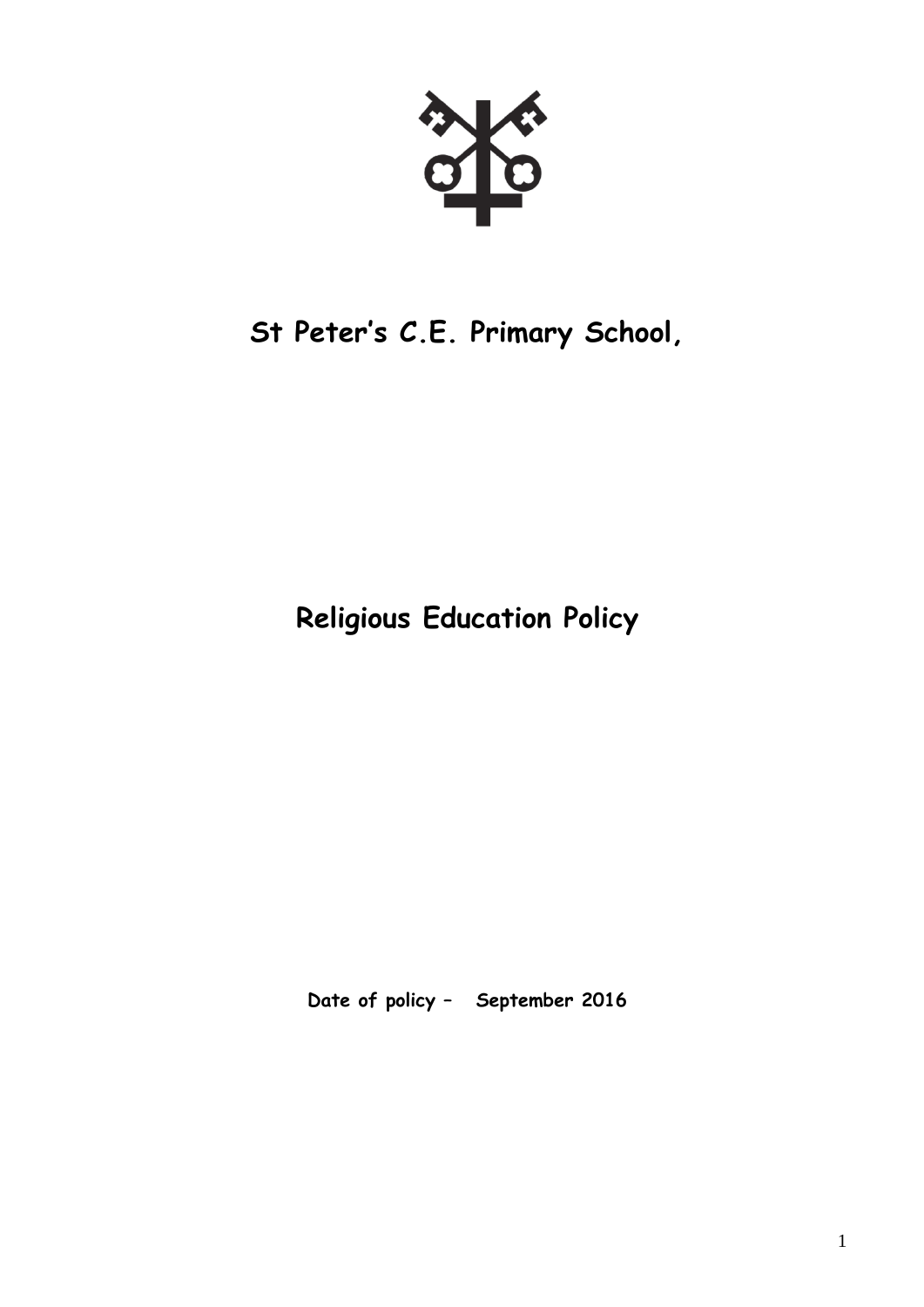## **Mission Statement**

In this distinctive, inclusive, Christian school, where everyone matters, we nurture and develop opportunities for life long learning. We come together in a vibrant, creative community that also develops our spiritual and cultural lives through:

- $\bullet$  Love
- Trust
- Care
- Respect
- Joy

ensuring that everyone successfully achieves their full potential.

## **Aims**

The aims of teaching RE at St. Peter's school are:

- To promote the understanding of Christian beliefs and values.
- To promote the understanding of and respect for other religions leading to improved community cohesion.
- To recognise and respect those of all faiths in their search for God.
- To recognise the common human quest for justice, peace and love and the common goal of the survival of life on this planet.
- To help children relate religious beliefs to their own experiences of life.
- To develop in children the skills and attitudes which enable them to grow spiritually and to find God.
- To enable pupils with no religious background to face the challenge of the Christian faith.
- To contribute to the children's personal development, including Spiritual, Moral, Social and Cultural development.

## **Curriculum Planning**

Throughout the Foundation Stage, KS1 and KS2 there is a deepening of knowledge and understanding of religious beliefs, practices, moral values and the nature of Christianity.

The school has adopted the RE Syllabus produced by the Blackburn Diocesan Board of Education and the North Lancashire District of the Methodist Church. RE may be planned within a creative curriculum approach or as a discrete subject where there are no obvious links between the topic chosen by staff and Religious Education. RE is given at least one hour each week when taught discretely, or the equivalent time if taught within an integrated topic within a half term, with extra time given to preparing worship and prayers. For example, it is possible for RE to be taught as a block within a given topic. RE is planned in units with approximately 20% given to the study of Judaism, Islam and other faiths within the unit or as discrete units.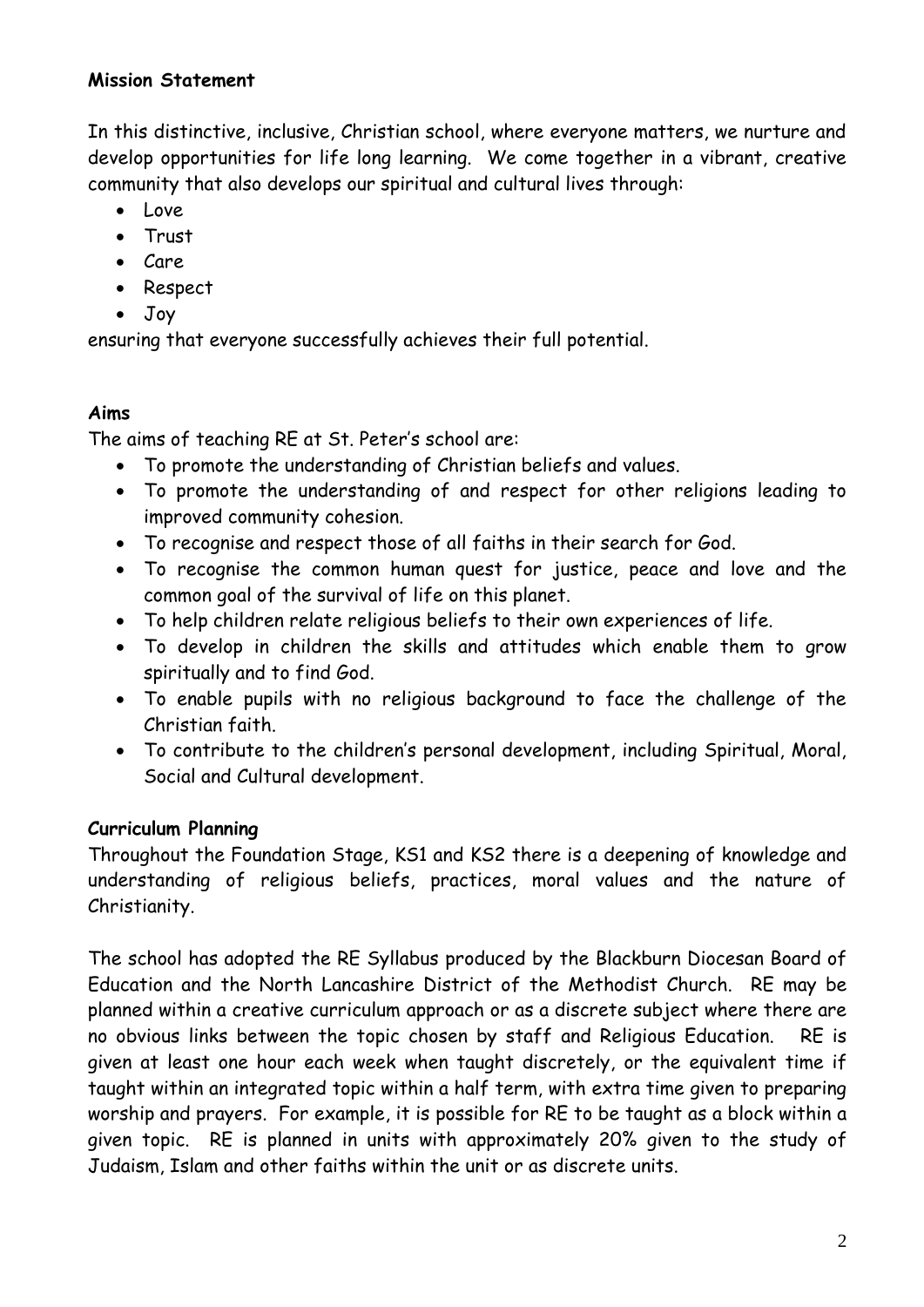The units are developed so that there is a growth of understanding particularly of the festivals and the life of Jesus. Within each of the units there is a balanced approach of Learning about Religion (Attainment Target 1) and Learning through Religion (Attainment Target 2).

## **Learning about Religion**

We learn about

- God who reveals the truth about himself and humanity through creation, the giving of the law, his action in history and through the prophets.
- God who reveals himself ultimately in Jesus his Son, living among us and dying and rising for us.
- God who reveals himself in his Spirit working in the living faith of the Church experienced through scripture, tradition and reason.

# **Learning from Religion**

We learn from

- An empathetic response to the Christian faith and a critical engagement with it.
- Responding personally to the transforming power of Jesus Christ.
- Developing a vision for life that transcends a dull materialism and recognises the reality of the spiritual realm.
- Understanding ourselves and others, celebrating our shared humanity and the breadth of human achievement.
- Examples of Christian living which give priority to the claims of justice, mercy, holiness and love.

The themes for Worship, (see separate Worship Policy for further details), will allow for links to be made between the learning in RE and the worship of the school and to give the pupils opportunities to express their understanding in different ways.

# **Foundation Stage**

Teachers use the Religious Education Syllabus: Early Years Outcomes, provided by Blackburn Diocese to teach RE across the Foundation Stage, linking to other areas of the Curriculum.

- Language for communication listening to stories.
- Writing writing for different purposes.
- Knowledge and understanding of the world.

# **Teaching and learning style**

Teachers will take account of the variety of teaching and learning styles that pupils respond and relate to in their learning. For instance, these will include the VAK (Visual, Auditory and Kinaesthetic) learning styles. There will be opportunities for children to record their work through writing, drama and the use of ICT software.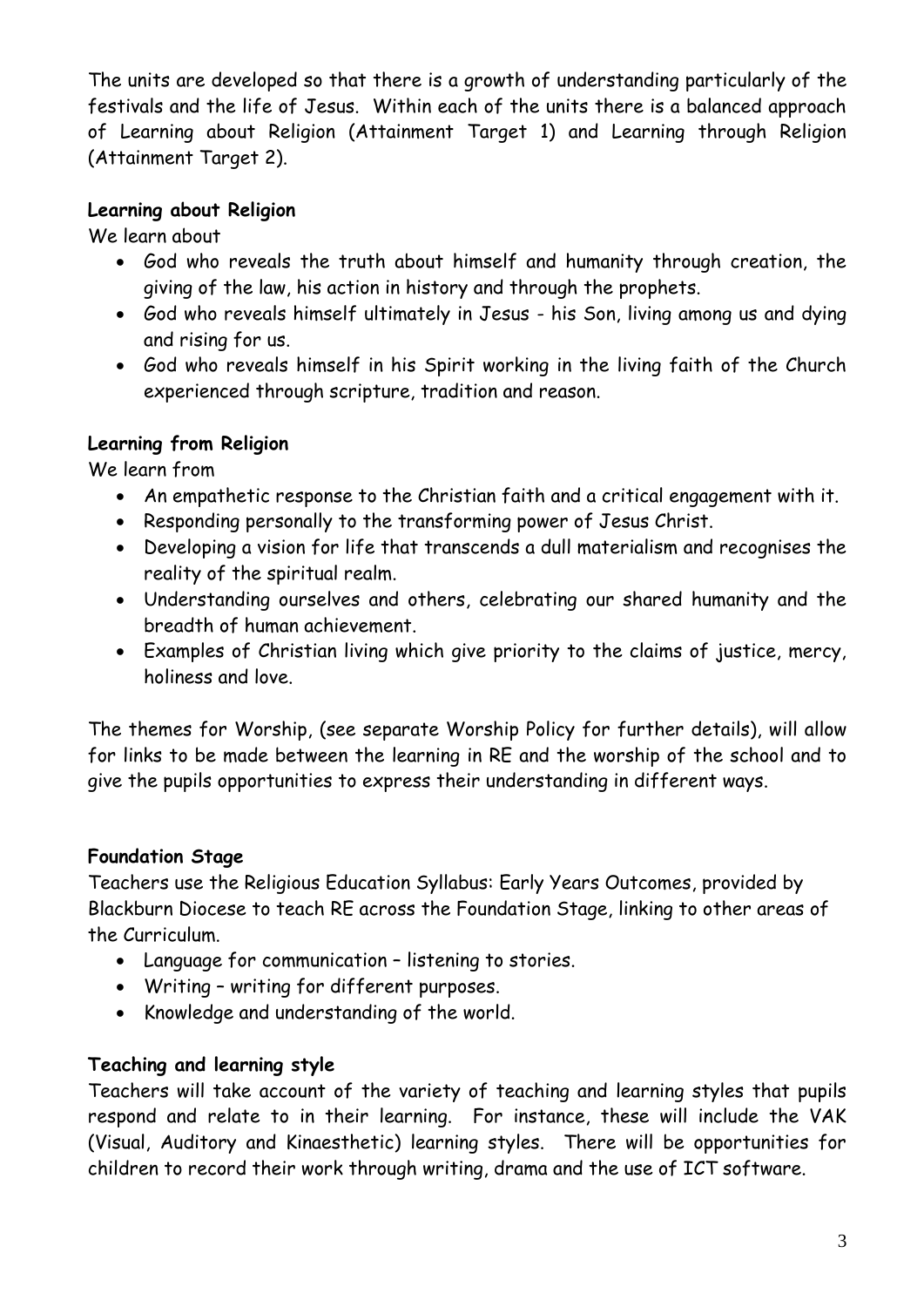RE has strong links with many other areas of the curriculum, in particular P.S.H.E. Spiritual aspects will be met in many areas of the curriculum.

## **Teaching Religious Studies to children with special educational needs**

St. Peter's CE Primary School is committed to the inclusion of all pupils, regardless of age, race, gender or disability and expects all members of our school community to share in this commitment. Pupils of all levels of ability will be catered for in RE lessons. Different forms of recording, including oral, ICT and adult scribing, will support the children who have difficulty recording their ideas.

## **Assessment and recording**

Progression in RE is ensured through the use of a 'ladder of expectations of achievement.' This set of statements is used to assess children's learning, knowledge and understanding of RE. Pupils are assessed to be working at 'emerging, developing, secure or mastering' on these statements in the two areas: Learning from Religion and Learning about Religion. (This is in-line with other areas of the curriculum).

Using the syllabus provided by Blackburn Diocese, we provide both continuity and progression for pupils across all strands of R.E. and throughout both key stages. Some themes (for example, Christmas, Easter and Pentecost) will be visited several times throughout a pupil's time at St Peter's School, however, a different approach will be used each time (and a different area covered) so that progression is seen in both the quality and depth of learning.

Each unit will end with an assessment task or activity to show the understanding of the pupils as well as an ongoing assessment from the contributions the pupils make in class. Evidence of pupil work is completed in the 'Class RE Scrapbook', individually in pupils' books and on the display walls within classrooms/around the school corridors.

#### **Resources**

Many resources can be used to make RE exciting, including a variety of music, art, poetry and other writing, presenting Christianity as a world faith, the use of drama, ICT, visitors from the family of churches in Darwen and other faiths and visits to the places of worship in the area including St. Peter's Church and the Cathedral. Books, a variety of Bibles, ICT resources and artefacts are located in the RE Resource cupboard in the PPA room or in the hall and many children's information books are in the school library. Chatterboxes are used in Foundation Stage. Resources will be updated regularly and an annual budget allocated for renewal purposes.

Staff development decisions will be made as the Subject Leader evaluates the work of the school in a variety of ways: collecting work, working with staff on planning, taking part in RE lessons and talking with the children. Staff training will remain a priority depending on staff competence and expertise, to ensure quality RE and Worship continues at St. Peter's School.